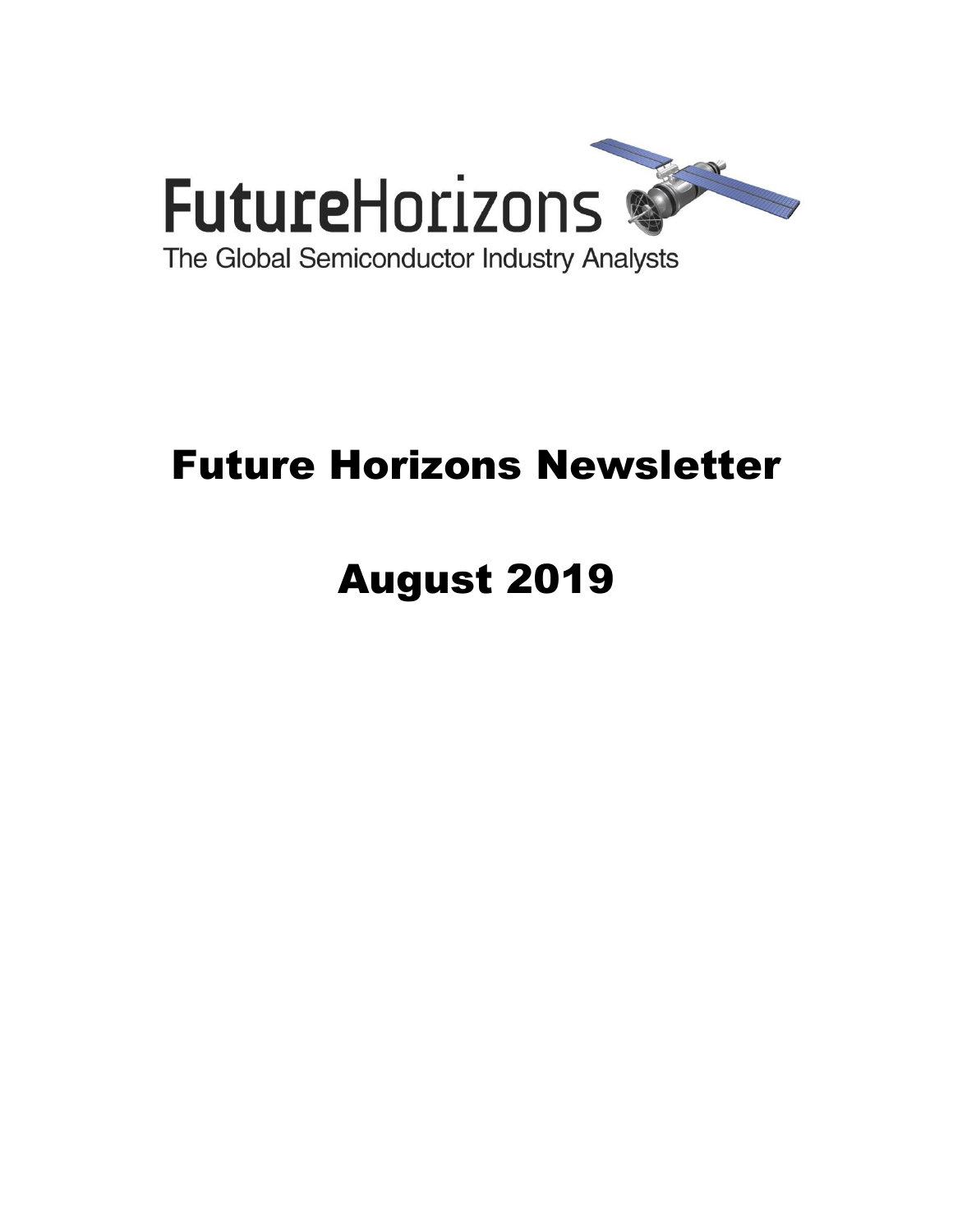# Contents Page

| <b>Industry News by Company</b>              |         | Page 03 - 05 |
|----------------------------------------------|---------|--------------|
| <b>Industry News &amp; Trends</b>            |         | Page 06 - 08 |
| <b>East European News &amp; Trends</b>       | Page 09 |              |
| <b>World Economic Round Up</b>               | Page 10 |              |
| <b>Future Horizons &amp; Industry Events</b> | Page 11 |              |

Future Horizons Ltd, • Blakes Green Cottage, Stone Street Seal TN15 0LQ • England 2 Tel: +44 1732 740440 • Fax: +44 1732 740442 Affiliates in Europe, India, Israel, Japan, Russian, San Jose California, USA e-mail: mail@futurehorizons.com • www.futurehorizons.com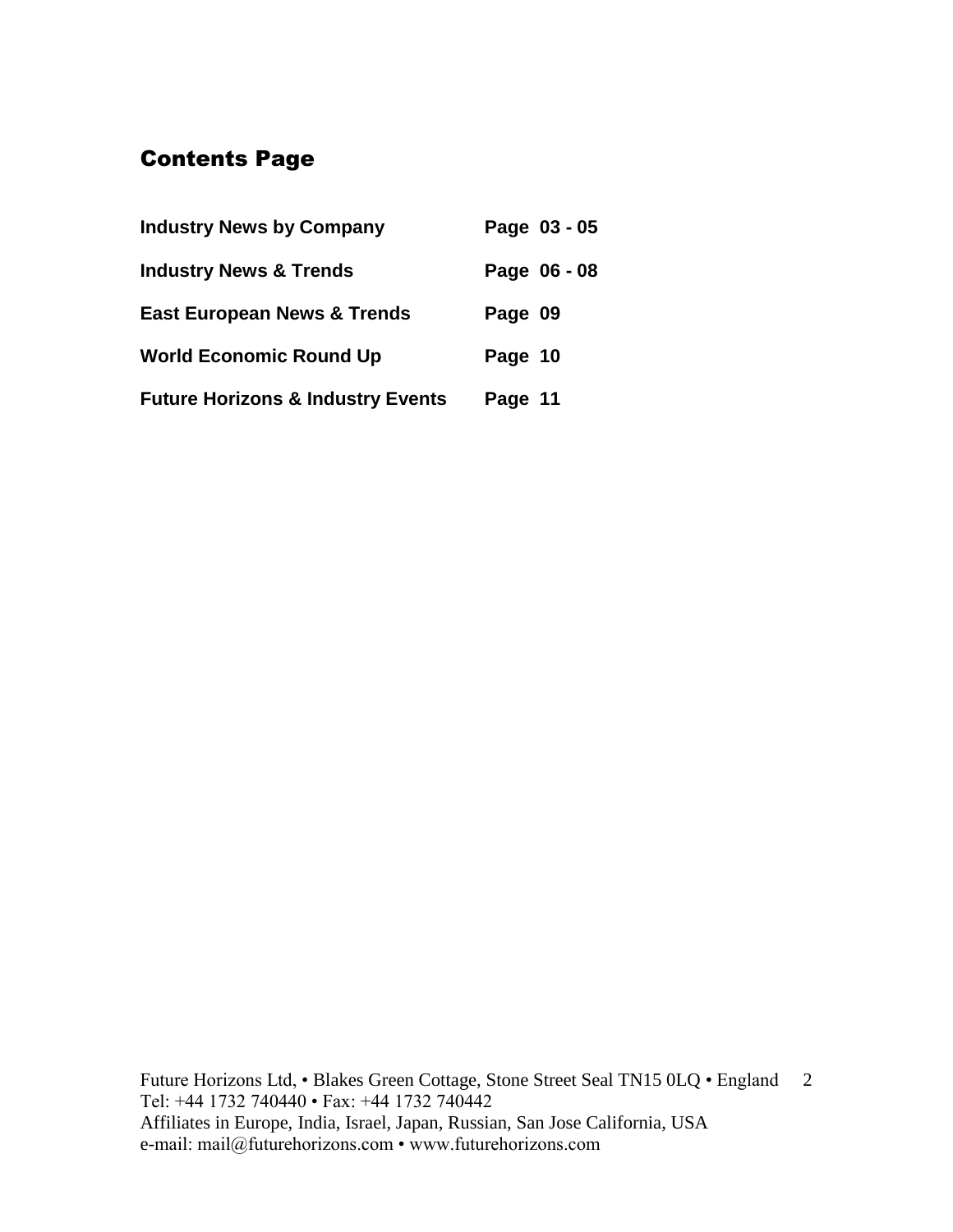#### Industry News By Company

#### **[Apple to Aqcuire Intel's Modem Business](https://www.eetindia.co.in/news/article/Apple-to-Aqcuire-Intels-Modem-Business?utm_source=EETI%20Article%20Alert&utm_medium=Email&utm_campaign=2019-07-30)**

SAN FRANCISCO — Apple will pay about \$1 billion to acquire Intel's smartphone modem business, signaling that, despite a settlement reached with longtime supplier Qualcomm in April, Apple still has designs on its own silicon for 5G.

Roughly 2,200 Intel employees will join Apple as a result of the deal, which is expected to close in the fourth quarter, the companies said. The combination of acquired patents and Apple's own existing wireless technology patent portfolio will give Apple more than 17,000 wireless technology patents.

The deal was announced on the same day that Intel raised its sales estimate for the year after reporting better-than-expected second quarter results.

Kevin Krewell, a principal analyst at Tirias Research, said Apple has long wanted to build its own modem to go along with its A Series processors and its internally developed GPU. "It makes perfect sense for Apple to buy that business from Intel to accelerate its internal development plans," Krewell said. "For Intel, it gets to recoup at least some fraction of the multi-billion dollar investment in the modem business.

#### **[Iota, Anterix Plan Licensed Sub-Gigahertz Networks](https://www.eetindia.co.in/news/article/Iota-Anterix-Plan-Licensed-Sub-Gigahertz-Networks)**

Move over, LoRa and Narrowband IoT (NB-IoT); two new competitors see a space that you are missing. Iota Communications and Anterix are buying spectrum in the 800- to 900-MHz bands to create new licensed networks for the Internet of things.

The two rivals are leveraging work at the U.S. Federal Communications Commission to reorganize part of the sub-gigahertz spectrum. Both Iota, focused on building automation, and Anterix, targeting utilities, have significant spectrum holdings already and financing in progress, but neither has networks up and running yet.

It's early days for both companies, which are still defining their service-level products. For that reason, they have not come on the radar for analysts who cover the low-power, wide-area networks (LPWANs) that LoRa and NB-IoT currently dominate and where the HaLow version of Wi-Fi is debuting this year.

#### **[Dialog Semiconductor Adds Bluetooth\(R\) Low Energy Connectivity to](https://finance.yahoo.com/news/dialog-semiconductor-adds-bluetooth-r-061500355.html?guccounter=1&guce_referrer=aHR0cHM6Ly93d3cuZ29vZ2xlLmNvbS8&guce_referrer_sig=AQAAADQGgiQ8N1equUm86ZGDgyycggcmcuO13RsO6lxWcOZHinDEMwSmAQ_cOKeqDHeoHLLI4b_Xli3HDjnIhwODs8a-xdP)  [Samsung Galaxy Fit;](https://finance.yahoo.com/news/dialog-semiconductor-adds-bluetooth-r-061500355.html?guccounter=1&guce_referrer=aHR0cHM6Ly93d3cuZ29vZ2xlLmNvbS8&guce_referrer_sig=AQAAADQGgiQ8N1equUm86ZGDgyycggcmcuO13RsO6lxWcOZHinDEMwSmAQ_cOKeqDHeoHLLI4b_Xli3HDjnIhwODs8a-xdP)**

LONDON, UK / ACCESSWIRE / July 24, 2019 / Dialog Semiconductor plc (XETRA: DLG), a provider of highly integrated power management, AC/DC power conversion, charging and Bluetooth $(R)$  low energy technology, today announced that Samsung has implemented Dialog's wireless microcontroller unit (MCU) in its latest Galaxy Fit. The Galaxy Fit is a slim and fashionable fitness tracker that enables users to reach their fitness goals with its intuitive tracking features. It tracks a wide range of activities and offers enhanced sleep analysis and stress management technology for users to monitor their wellbeing throughout the day.

Samsung designed the Galaxy Fit band to be easy for users to interact with while on the go, which meant it needed to sync with smartphones to allow users to receive alerts and messages. Additionally, because the device is easy to style and comfortable to wear all week long, it also required a solution that would support seamless smartphone connectivity while conserving energy to extend battery life. Samsung found its solution

Future Horizons Ltd, • Blakes Green Cottage, Stone Street Seal TN15 0LQ • England Tel: +44 1732 740440 • Fax: +44 1732 740442 3

Affiliates in Europe, India, Israel, Japan, Russian, San Jose California, USA e-mail: mail@futurehorizons.com • www.futurehorizons.com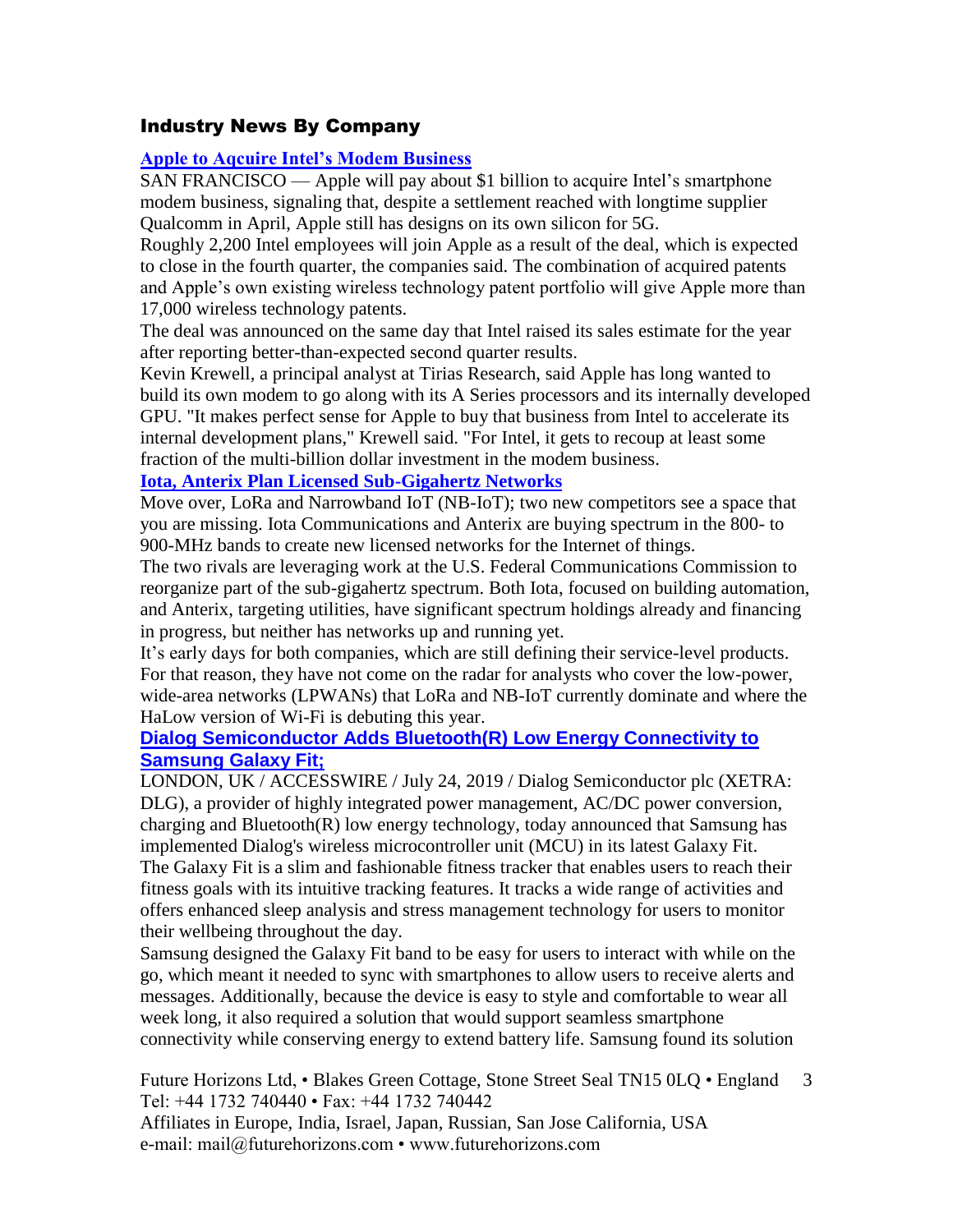with the DA14697, a wireless microcontroller unit within Dialog's DA1469x SmartBond(TM) line that is ideal for wearable devices.

#### **[Imaging Bolsters Quarterly Results](https://www.eetindia.co.in/news/article/Imaging-Bolsters-Quarterly-Results?utm_source=EETI%20Article%20Alert&utm_medium=Email&utm_campaign=2019-07-26)**

Announcing its Q2 2019 results today, STMicroelectronics said it returned to sequential growth thanks to its specialized imaging sensors, as well as from RF products in endmodules, silicon carbide MOSFETs and digital automotive. However, the global slowdown in car registrations has impacted its legacy automotive market.

ST's Q2 2019 net revenue was \$2.17 billion, which is up 4.7% quarter on quarter but down 4.2% compared to the same quarter last year. Despite the automotive market turmoil, Jean-Marc Chery, president & CEO of STMicroelectronics said he was expecting 15.3% sequential growth for the third quarter, which some analysts noted is a record quarterly growth figure for ST in recent years.

On image sensing, Chery said ST had at least an imaging sensor and/or MEMS device in all of the top 10 smartphones currently on the market. He added, "We had multiple wins for motion and pressure sensors in the flagship models from many of the world's top smartphone and wearable manufacturers. We also continued to earn design wins and ramp shipments for our time of flight sensors, analog products and RF products for 4G front-end modules."

#### **[Qualcomm's Gloomy Outlook Sends Shares Sliding](https://www.ft.com/content/9f86e000-b3d2-11e9-8cb2-799a3a8cf37b?desktop=true&segmentId=7c8f09b9-9b61-4fbb-9430-9208a9e233c8#myft:notification:daily-email:content)**

Chipmaker Qualcomm laid bare the effects of a slowdown in the global smartphone market and tensions between the US and China on Wednesday, disappointing investors with weak sales guidance for the rest of the year.

The US company blamed "continued weakness in China", where it said phonemaker Huawei was gaining market share. It also pointed to slowing global demand for 4G devices, as the market prepares to transition to next generation 5G wireless technology.

The market was "not seeing the usual seasonal uptick" from device makers preparing for the holiday season, it said.

#### **[Samsung Electronics Takes 3D Memory To New Heights With Sixth-](https://news.samsung.com/global/samsung-electronics-takes-3d-memory-to-new-heights-with-sixth-generation-v-nand-ssds-for-client-computing)[Generation V-NAND SSDs For Client Computing](https://news.samsung.com/global/samsung-electronics-takes-3d-memory-to-new-heights-with-sixth-generation-v-nand-ssds-for-client-computing)**

Samsung Electronics, the world leader in advanced memory technology, today announced that it has begun mass producing 250-gigabyte (GB) SATA solid state drive (SSD) that integrates the company's sixth-generation (1xx-layer) 256-gigabit (Gb) threebit V-NAND for global PC OEMs. By launching a new generation of V-NAND in just 13 months, Samsung has reduced the mass production cycle by four months while securing the industry's highest performance, power efficiency and manufacturing productivity.

"By bringing cutting-edge 3D memory technology to volume production, we are able to introduce timely memory lineups that significantly raise the bar for speed and power efficiency," said Kye Hyun Kyung, executive vice president of Solution Product & Development at Samsung Electronics. "With faster development cycles for next-

Future Horizons Ltd, • Blakes Green Cottage, Stone Street Seal TN15 0LQ • England Tel: +44 1732 740440 • Fax: +44 1732 740442 Affiliates in Europe, India, Israel, Japan, Russian, San Jose California, USA e-mail: mail@futurehorizons.com • www.futurehorizons.com 4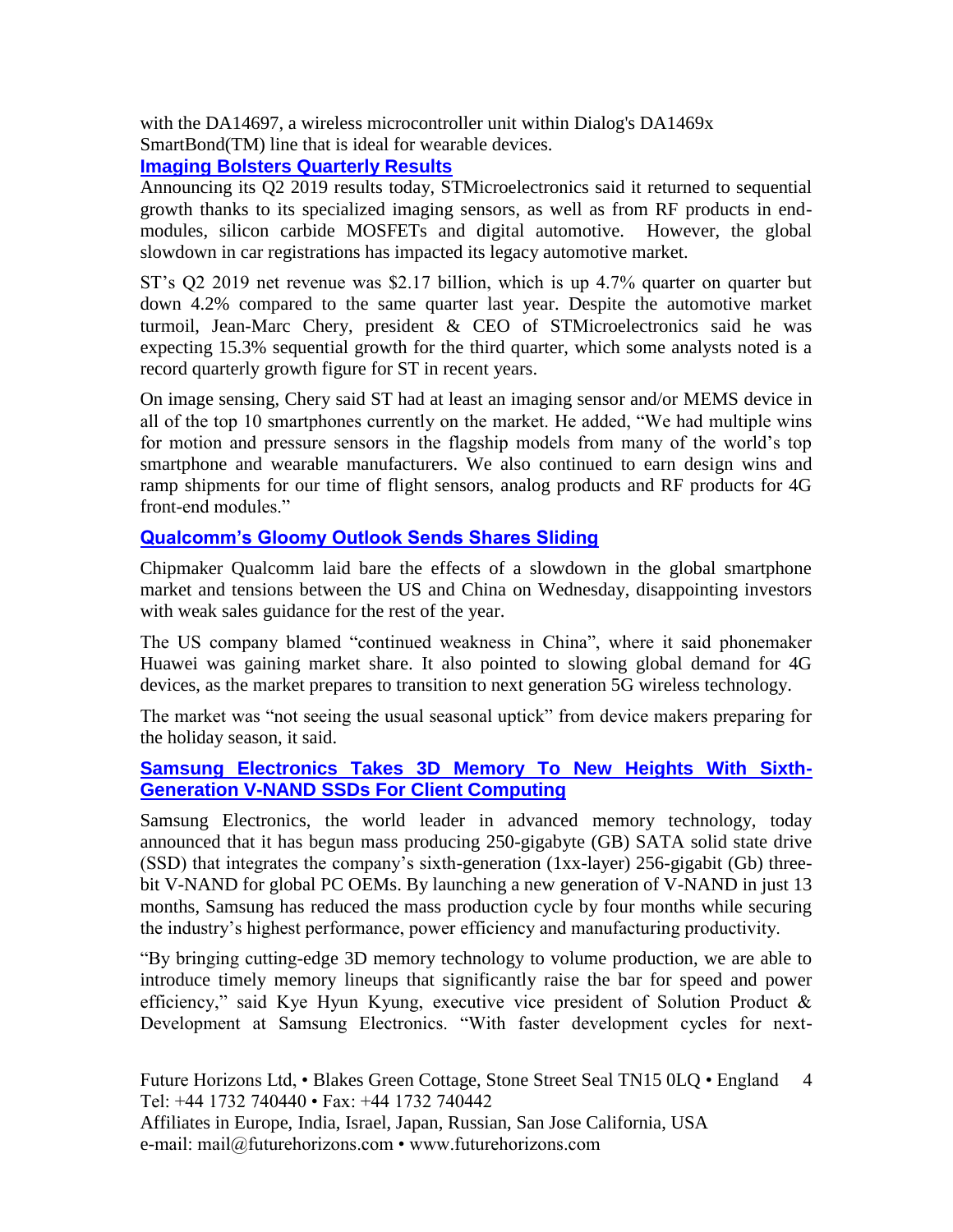generation V-NAND products, we plan to rapidly expand the markets for our high-speed, high-capacity 512Gb V-NAND-based solutions."

#### **[X-FAB 180nm CMOS Automotive Process Now at French Plant](https://www.eetimes.com/document.asp?doc_id=1334973&_mc=RSS_EET_EDT&utm_source=newsletter&utm_campaign=link&utm_medium=EETimesDaily-20190731)**

X-FAB Silicon Foundries has announced the availability of its high-voltage 180nm CMOS semiconductor process for automotive applications, XH018, at the company's production facility in France. The company had XH018 in production at its fab in Malaysia. Ramping up in France means the company has dual sourcing for all its 180nm processes, including its RF-SOI processes.

The manufacturing plant, located in Corbeil-Essonnes just outside Paris, is the company's largest in Europe, with 15,000 square meters of cleanroom area, and capacity for an additional 9,000m2 that can be equipped for future demand.

Rudi De Winter, X-FAB's CEO, commented, "We are very pleased that our XH018 highvoltage process, currently running in our high volume fab in Malaysia, has now been successfully installed also in France. With this, we now have a dual source for our main 180nm platform, and the capacity needed to serve the increasing demands of our customers."

Future Horizons Ltd, • Blakes Green Cottage, Stone Street Seal TN15 0LQ • England 5 Tel: +44 1732 740440 • Fax: +44 1732 740442 Affiliates in Europe, India, Israel, Japan, Russian, San Jose California, USA e-mail: mail@futurehorizons.com • www.futurehorizons.com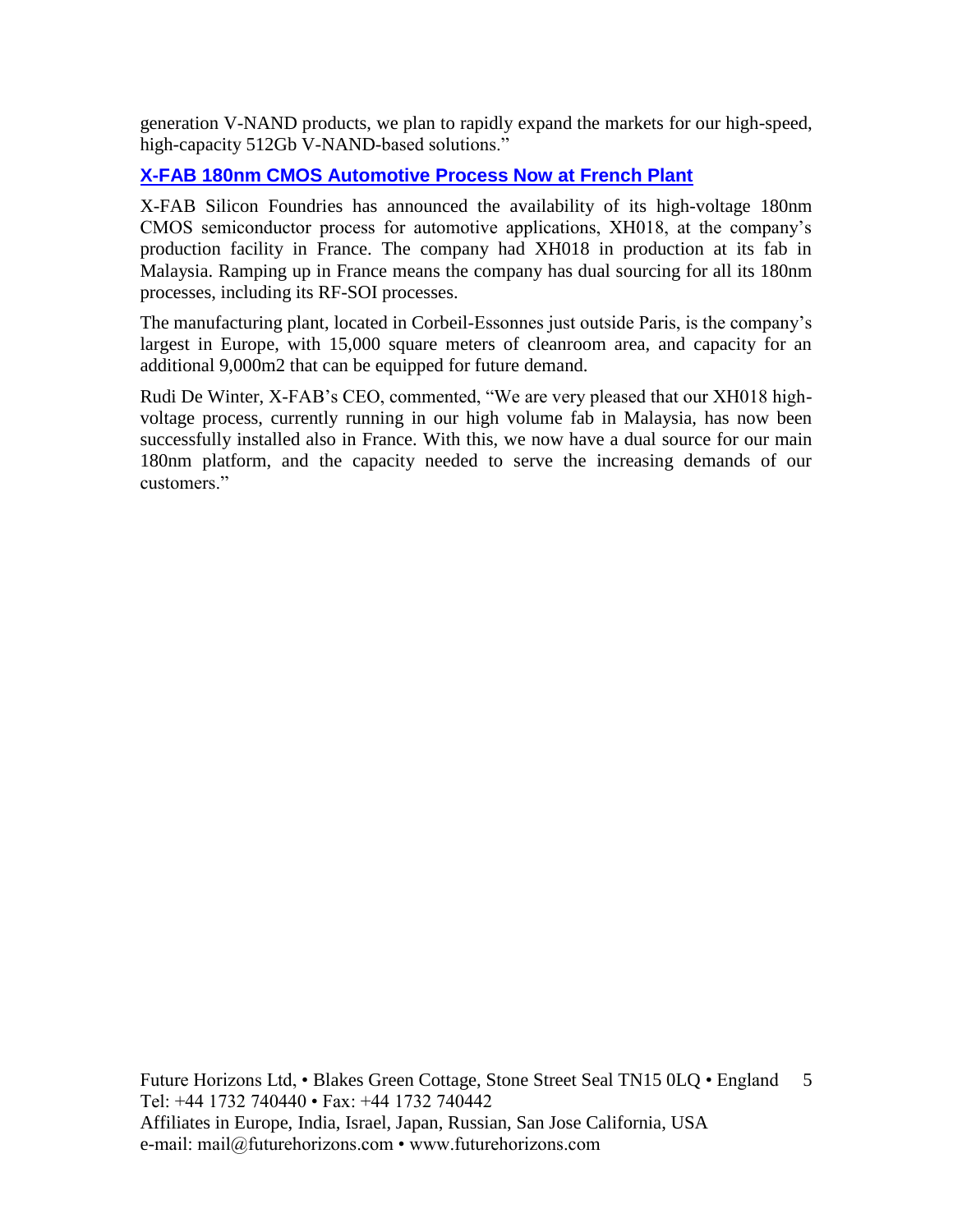#### Industry News & Trends

#### **[Startup Claims 100 Tops/W In Simulation](https://www.eetindia.co.in/news/article/Startup-Claims-100-Tops-W-in-Simulation?utm_source=EETI%20Article%20Alert&utm_medium=Email&utm_campaign=2019-07-24)**

In his spare time, an engineer at Tektronix sketched out a novel deep-learning accelerator, and now his two-person startup is the latest example of the groundswell of enthusiasm that deep learning is generating.

Behdad Youssefi defined an SRAM with specialized cells that can handle the matrix multiplication, quantization, storage and other jobs needed for an inference processor. After four years solo work on the concept originally planned as a PhD thesis, he formed startup Areanna with a colleague at Tektronix and a Berkeley professor as an advisor.

In Spice simulations the design delivers more than 100 tera-operations/second/watt when recognizing handwritten digits using 8-bit integer math. Youssefi claims it could beat Google's TPU in computational density by an order of magnitude.

#### **[GDDR Market Could be Transformed by Emerging Applications](https://www.eetindia.co.in/news/article/GDDR-Market-Could-be-Transformed-by-Emerging-Applications)**

When you need something faster than DRAM but can't justify high-bandwidth memory (HBM), GDDR is just right.

As an incumbent memory historically used primarily in graphics cards for high-end PCs, particularly those for gamers, the last couple of years have seen GDDR technology hit a "Goldilocks zone" of sorts with uptake in emerging use cases such as artificial intelligence (AI), autonomous vehicles, and 5G networking — all of which need speed and high performance.

Shane Rau, research vice president, computing semiconductors at IDC, said GDDR has always been a preceding derivative of the next mainstream memory standard, but now that we're at GDDR6, there are signs the technology is proliferating somewhat compared to previous iterations. HBM still remains too expensive, "whereas GDDR6, being a derivative of mainstream memory in speed and cost ... has started to fill an expanding pan of solutions.

#### **[Tech Titans In The Driving Seat](https://www.eetindia.co.in/news/article/Tech-Titans-in-the-Driving-Seat?utm_source=EETI%20Article%20Alert&utm_medium=Email&utm_campaign=2019-07-31)**

Representatives from internet and cloud-computing giants Facebook, Amazon, Microsoft, and Google were at Semicon West earlier this month, roaming the show floor, sitting in on presentations, and kicking the tires on the newest fab tools and semiconductor processing techniques. It's not completely unprecedented that a few people from one of the big hyperscalers or the other attend a semiconductor show, but it's unusual when they all show up en masse like that. Something's up.

"Hardware is sexy again," said G. Dan Hutcheson, the veteran semiconductor capital equipment analyst who is chairman and CEO of market watcher VLSI Research. "People tend to assume that it's all software now. But, you know, software runs best on hardware."

The hyperscalers' presence — and their deep pockets — was like a ray of sunshine for what might otherwise have been a dreary event for an industry in the midst of a

Future Horizons Ltd, • Blakes Green Cottage, Stone Street Seal TN15 0LQ • England Tel: +44 1732 740440 • Fax: +44 1732 740442 6

Affiliates in Europe, India, Israel, Japan, Russian, San Jose California, USA e-mail: mail@futurehorizons.com • www.futurehorizons.com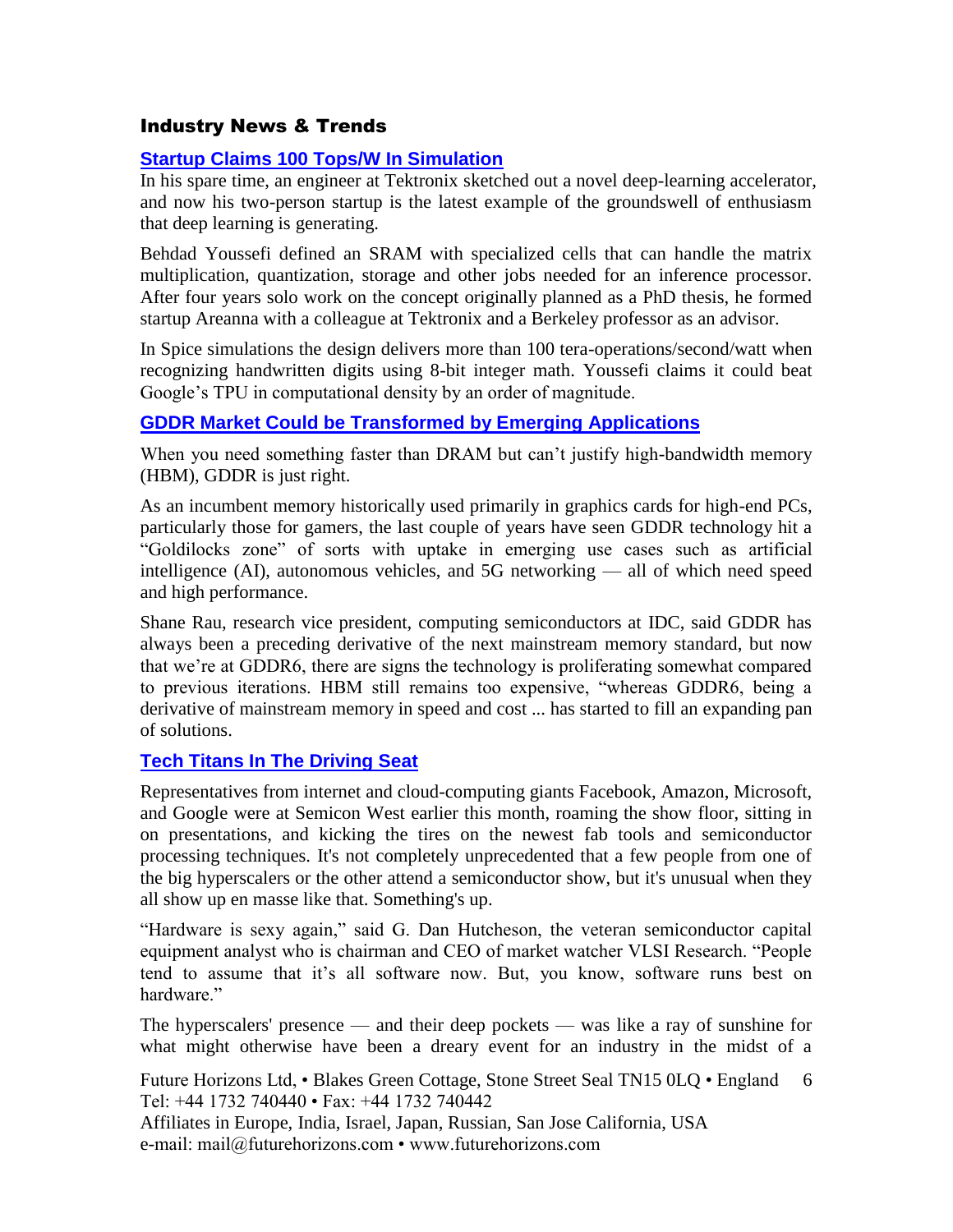significant downturn. The appearance of engineers from these firms in such large numbers was proof-positive that, despite the semiconductor industry's unenviable current position on the supply-demand curve, there is a very bright light at the end of the tunnel: Many, many more chips will be made."

#### **[Transceiver Chip Enables Systems Beyond 5G](https://www.eetindia.co.in/news/article/Transceiver-Chip-Enables-Systems-Beyond-5G)**

A group of researchers have created a wireless transceiver chip enabling transmission of signals beyond 100 GHz at lower cost and energy consumption than current systems. Those frequencies are far higher than anything considered for 5G cellular communications, meriting the researchers' description of the device as "beyond 5G."

Their ultimate goal is more ambitious than merely going beyond 5G; it's to create a technological path that will enable wireless systems to compete with fiber optics.

The team from the Nanoscale Communication Integrated Circuits (NCIC) Labs at the University of California, Irvine (UCI, have created a 4.4 millimeter-square chip capable of processing digital signals significantly faster and being more energy-efficient than anything available today. It does this by utilizing a unique digital-analog architecture which significantly relaxes digital processing requirements by modulating the digital bits in the analog and radio-frequency domains. The researchers claimed that in using the approach they've overcome the limitations of Moore's Law.

#### **[Memory Makers Setting Up to Handle Hyperscale Demands](https://www.eetindia.co.in/news/article/Memory-Makers-Setting-Up-to-Handle-Hyperscale-Demands)**

There's never been more pressure on memory to meet the demands of new applications — everything from edge computing and the Internet of things (IoT) to increasingly smarter phones and smart cars. There's also artificial intelligence (AI) and machine learning, both of which are becoming a big part of next-generation platforms being developed by the major hyperscale players — the Googles, Facebooks and Amazons of the world.

All of them are expecting a great deal of innovation from the broad electronics industry and the memory makers, whether it's further improvements to incumbent memories such as DRAM and NAND flash — or making emerging memories that incorporate novel materials commercially viable as part memory devices for new computing architectures. But despite their deep pockets, it's unlikely any of the companies will ever invest in manufacturing equipment to make their own memory devices, and they're not interested in paying a premium price. If DRAM still does the job, they're not going to pay five dollars more per device for an emerging memory because at this scale, it adds up quickly.

#### **[A Step Closer To Optical Quantum Computers](https://www.eetindia.co.in/news/article/A-Step-Closer-to-Optical-Quantum-Computers?utm_source=EETI%20Article%20Alert&utm_medium=Email&utm_campaign=2019-08-06)**

While we often hear about the limitations of pushing the boundaries of semiconductor manufacturing process technologies to meet the needs of higher and higher levels of computing performance, optical circuits are evolving as one potential way of addressing the challenge.

Future Horizons Ltd, • Blakes Green Cottage, Stone Street Seal TN15 0LQ • England Tel: +44 1732 740440 • Fax: +44 1732 740442 7 Announcements from two research groups on this subject caught my eye, one led by the Technical University of Munich whose work could pave the way for quantum sensors

Affiliates in Europe, India, Israel, Japan, Russian, San Jose California, USA e-mail: mail@futurehorizons.com • www.futurehorizons.com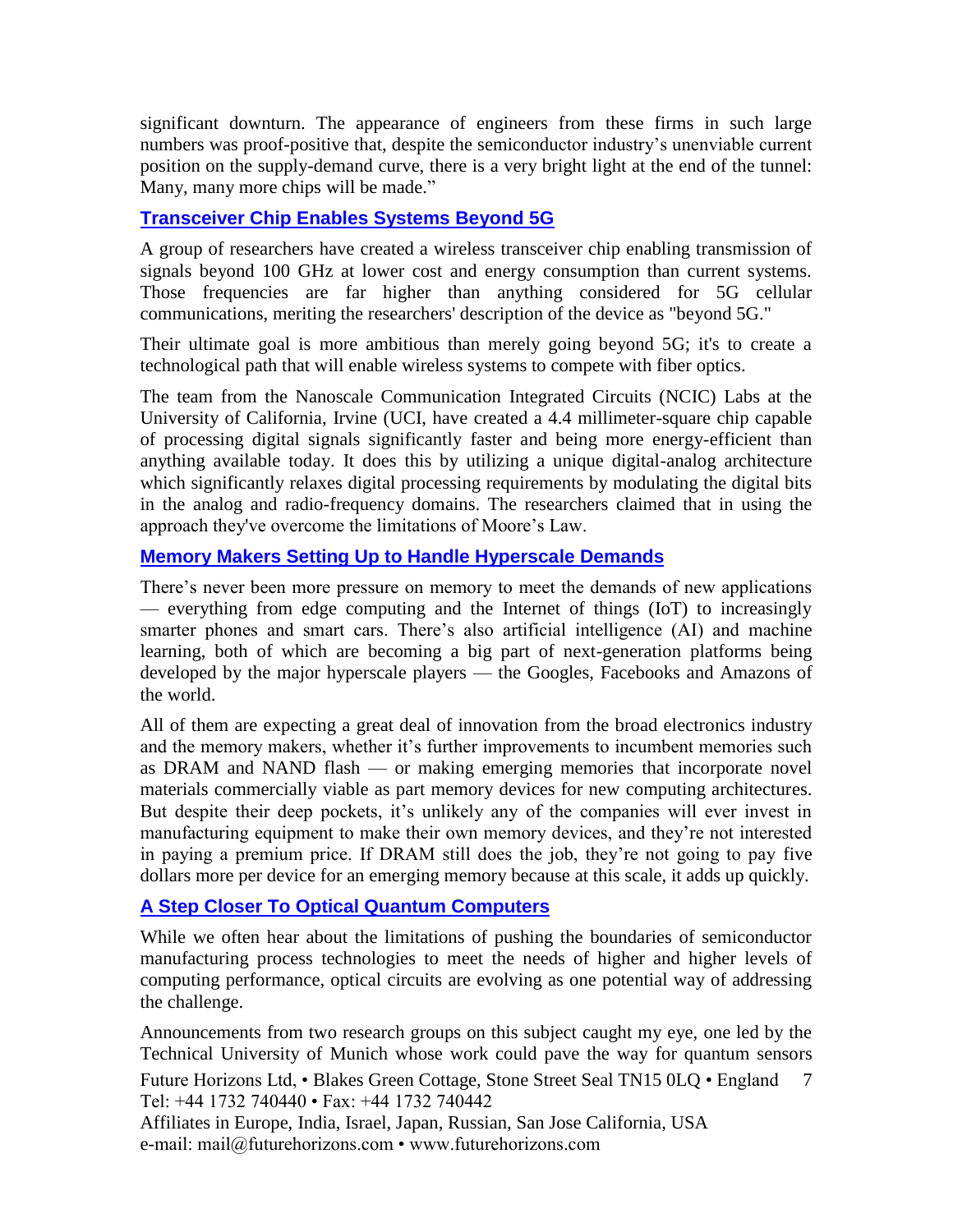and transistors, and another from Stanford University whose work on photon diodes could influence the development of neuromorphic computing using light-based components.

While these are both still very much in the research phase, I think it's worth highlighting these pieces of research to see where we could potentially address the needs of highperformance computing in many applications, including artificial intelligence (AI

Future Horizons Ltd, • Blakes Green Cottage, Stone Street Seal TN15 0LQ • England 8 Tel: +44 1732 740440 • Fax: +44 1732 740442 Affiliates in Europe, India, Israel, Japan, Russian, San Jose California, USA e-mail: mail@futurehorizons.com • www.futurehorizons.com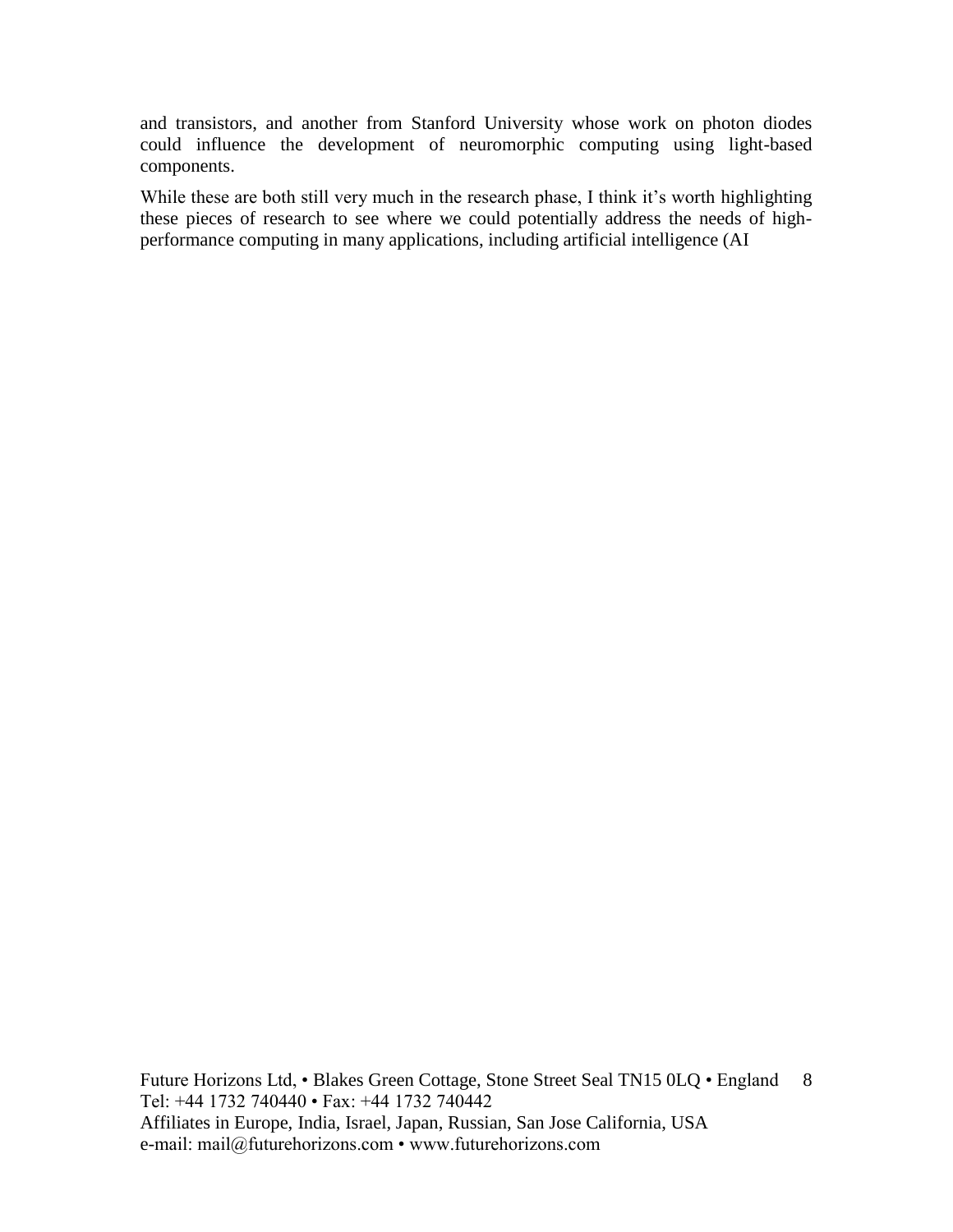#### East European News & Trends

#### **[Telecom Wants To Digitize Waste Management](http://www.marchmontnews.com/Energy-Utilities/Volga/22110-Telecom-wants-digitize-waste-management-.html)**

MTS, one of Russia's four largest telecom operators, is launching a project aimed at digitizing the collection of household waste. The technology base is a proprietary telematic services platform MTS has invested \$16m in, the Russian business daily Kommersant reported.

The pilot project will be implemented in partnership with EkoStroyResurs, a household waste management operator in the region of Samara some 850km southeast of Moscow. The telco is also offering the solution to other waste management companies across Russia's regions.

#### **[National Telco Seeks To Smarten House Security And Entrance](http://www.marchmontnews.com/Energy-Utilities/Central-regions/22106-National-telco-seeks-smarten-house-security-and-entrance.html)**

Rostelecom, the national telecom operator, is developing a residential services ecosystem to be marketed directly to households and house managing companies, Firrma.ru reported. The product, called Rostelecom Key, includes services for house video surveillance and a smart door phone, all to be controlled via a mobile app.

At stage two of the project, face recognition and voice control technologies may be added to video cameras and intercoms.

#### **[Yandex And Hyundai Test Driverless Cars](http://www.marchmontnews.com/Transport-Logistics/Central-regions/22102-Yandex-and-Hyundai-test-driverless-cars.html)**

Yandex, a leading Russian IT company, and Hyundai Mobis, a subsidiary of Korea's Hyundai Motor Group, have unveiled a prototype autonomous car on the next year's Hyundai Sonata model chassis, Firrma.ru reported. The first driverless Sonata is currently being tested on a driving range and will soon hit the Moscow city roads.

Yandex has plans to work with other new models by Hyundai and another Korean car manufacturer, Kia.

#### **[Russian Tech Exports Increase, But Remain "Insignificant"](http://www.marchmontnews.com/Finance-Business/Central-regions/22126-Russian-tech-exports-increase-but-remain-insignificant.html)**

Technology exports from Russia increased by 19% to a total of \$1.4bn in 2018 while technology imports declined 7.3% to \$3.1bn, the Higher School of Economics (HSE) found in its new study, reported by the U.S.-Russia Business Council.

Although Russia spent more on technology imports than it earned from exporting its technologies, the deficit contracted to \$1.7bn in 2018 from \$2.1bn in 2017. In 2001-2018, technology exports from Russia increased 5.8 times while imports increased 7.7 times.

In 2018, engineering services comprised nearly half of Russia's foreign trade in technologies. The HSE noted that developed economies' share in Russia's technology exports increased to 58.9% in 2018 from 40% in 2013. In 2018, the United States was the largest importer of Russian technologies and related services (\$224.3m) and the second largest exporter of technologies to Russia (\$420.1m) after Germany (\$505.4m).

Future Horizons Ltd, • Blakes Green Cottage, Stone Street Seal TN15 0LQ • England 9 Tel: +44 1732 740440 • Fax: +44 1732 740442 Affiliates in Europe, India, Israel, Japan, Russian, San Jose California, USA e-mail: mail@futurehorizons.com • www.futurehorizons.com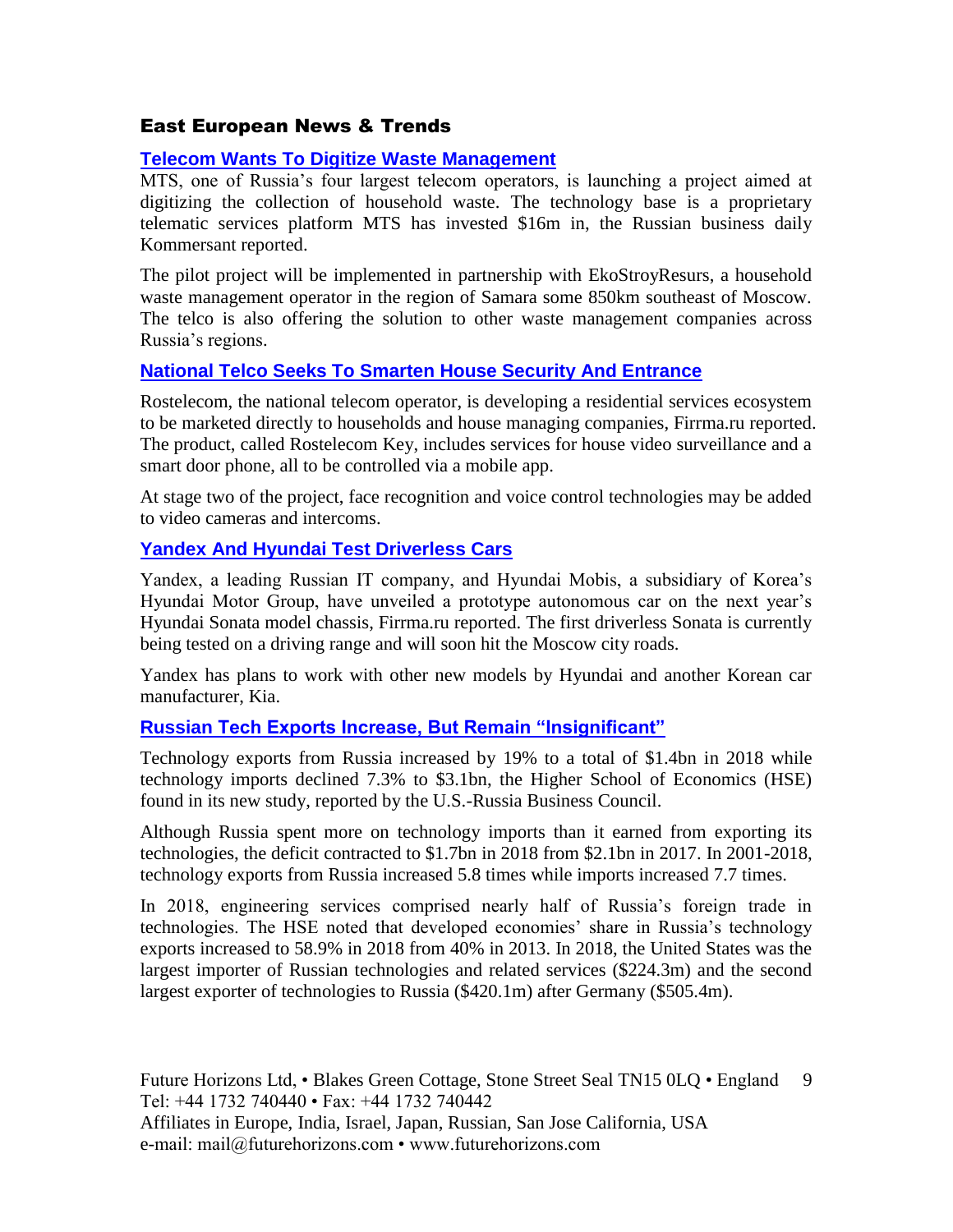#### World Economic Round Up

Turkey's new central bank governor has signalled an impending interest rate cut, arguing that the bank has "room to manoeuvre" on monetary policy as inflation falls. Murat Uysal was promoted to the head of the bank earlier this month after Recep Tayyip Erdogan, the Turkish president, sacked his predecessor over a dispute about the pace and depth of rate cuts

*The latest economic news by country to include USA, Europe, UK, Japan, China, Asia Pacific and India can be found each month in our [Semiconductor Monthly](http://www.futurehorizons.com/page/18/Global-Semiconductor-Report)  [Report.](http://www.futurehorizons.com/page/18/Global-Semiconductor-Report)* 

Future Horizons Ltd, • Blakes Green Cottage, Stone Street Seal TN15 0LQ • England 10 Tel: +44 1732 740440 • Fax: +44 1732 740442 Affiliates in Europe, India, Israel, Japan, Russian, San Jose California, USA e-mail: mail@futurehorizons.com • www.futurehorizons.com